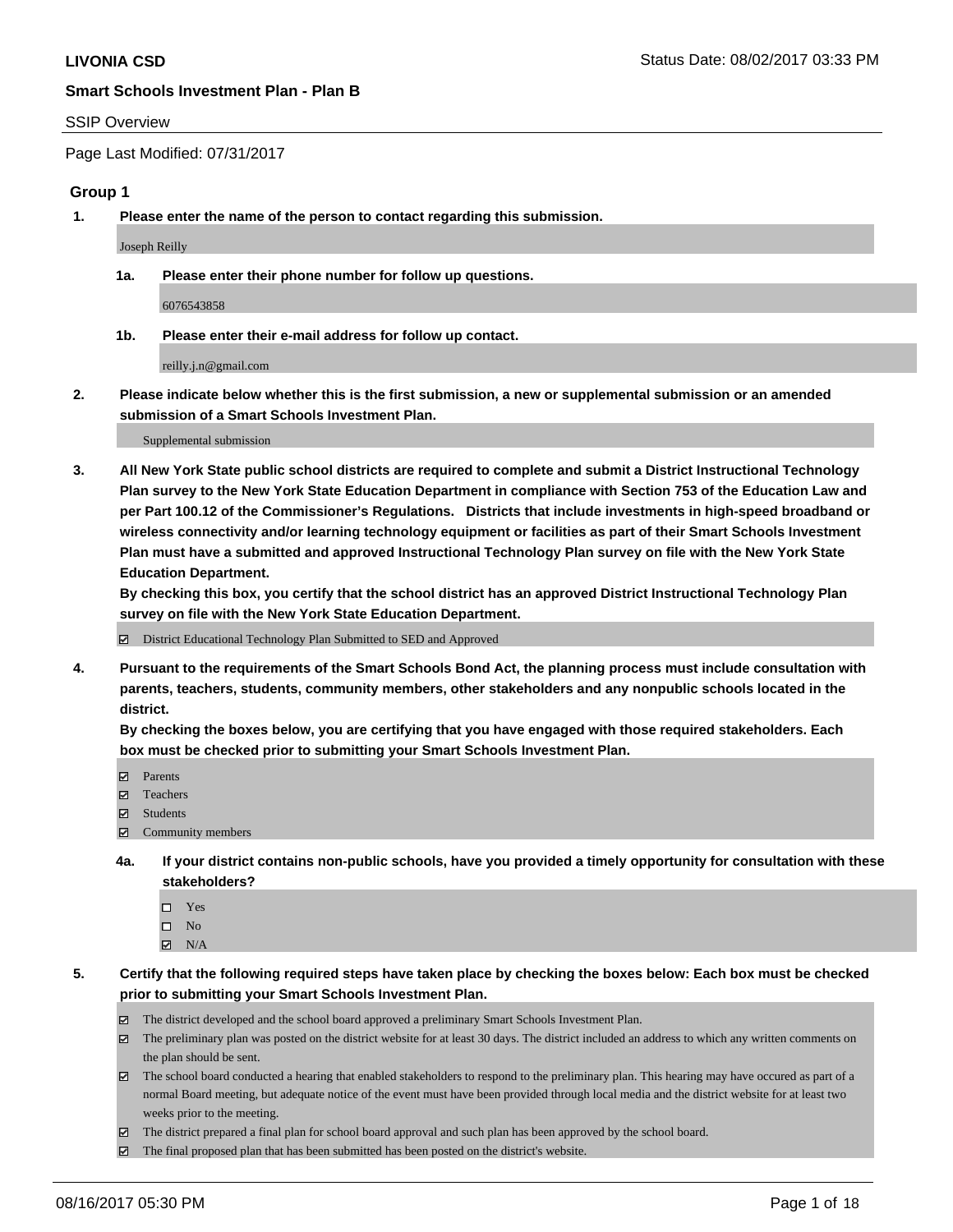### SSIP Overview

Page Last Modified: 07/31/2017

**5a. Please upload the proposed Smart Schools Investment Plan (SSIP) that was posted on the district's website, along with any supporting materials. Note that this should be different than your recently submitted Educational Technology Survey. The Final SSIP, as approved by the School Board, should also be posted on the website and remain there during the course of the projects contained therein.**

Livonia Presentation.ppt.pdf Livonia Supplement Presentation.ppt.pdf

**5b. Enter the webpage address where the final Smart Schools Investment Plan is posted. The Plan should remain posted for the life of the included projects.**

www.livoniacsd.org/Page/1907

**6. Please enter an estimate of the total number of students and staff that will benefit from this Smart Schools Investment Plan based on the cumulative projects submitted to date.**

1,640

**7. An LEA/School District may partner with one or more other LEA/School Districts to form a consortium to pool Smart Schools Bond Act funds for a project that meets all other Smart School Bond Act requirements. Each school district participating in the consortium will need to file an approved Smart Schools Investment Plan for the project and submit a signed Memorandum of Understanding that sets forth the details of the consortium including the roles of each respective district.**

 $\Box$  The district plans to participate in a consortium to partner with other school district(s) to implement a Smart Schools project.

**8. Please enter the name and 6-digit SED Code for each LEA/School District participating in the Consortium.**

| <b>Partner LEA/District</b> | ISED BEDS Code |
|-----------------------------|----------------|
| (No Response)               | (No Response)  |

**9. Please upload a signed Memorandum of Understanding with all of the participating Consortium partners.**

(No Response)

**10. Your district's Smart Schools Bond Act Allocation is:**

\$1,299,812

**11. Enter the budget sub-allocations by category that you are submitting for approval at this time. If you are not budgeting SSBA funds for a category, please enter 0 (zero.) If the value entered is \$0, you will not be required to complete that survey question.**

|                                       | Sub-<br><b>Allocations</b> |
|---------------------------------------|----------------------------|
| School Connectivity                   | 219,213                    |
| Connectivity Projects for Communities | $\overline{0}$             |
| <b>Classroom Technology</b>           | $\overline{0}$             |
| Pre-Kindergarten Classrooms           | $\overline{0}$             |
| Replace Transportable Classrooms      | $\Omega$                   |
| High-Tech Security Features           | $\overline{0}$             |
| Totals:                               | 219,213                    |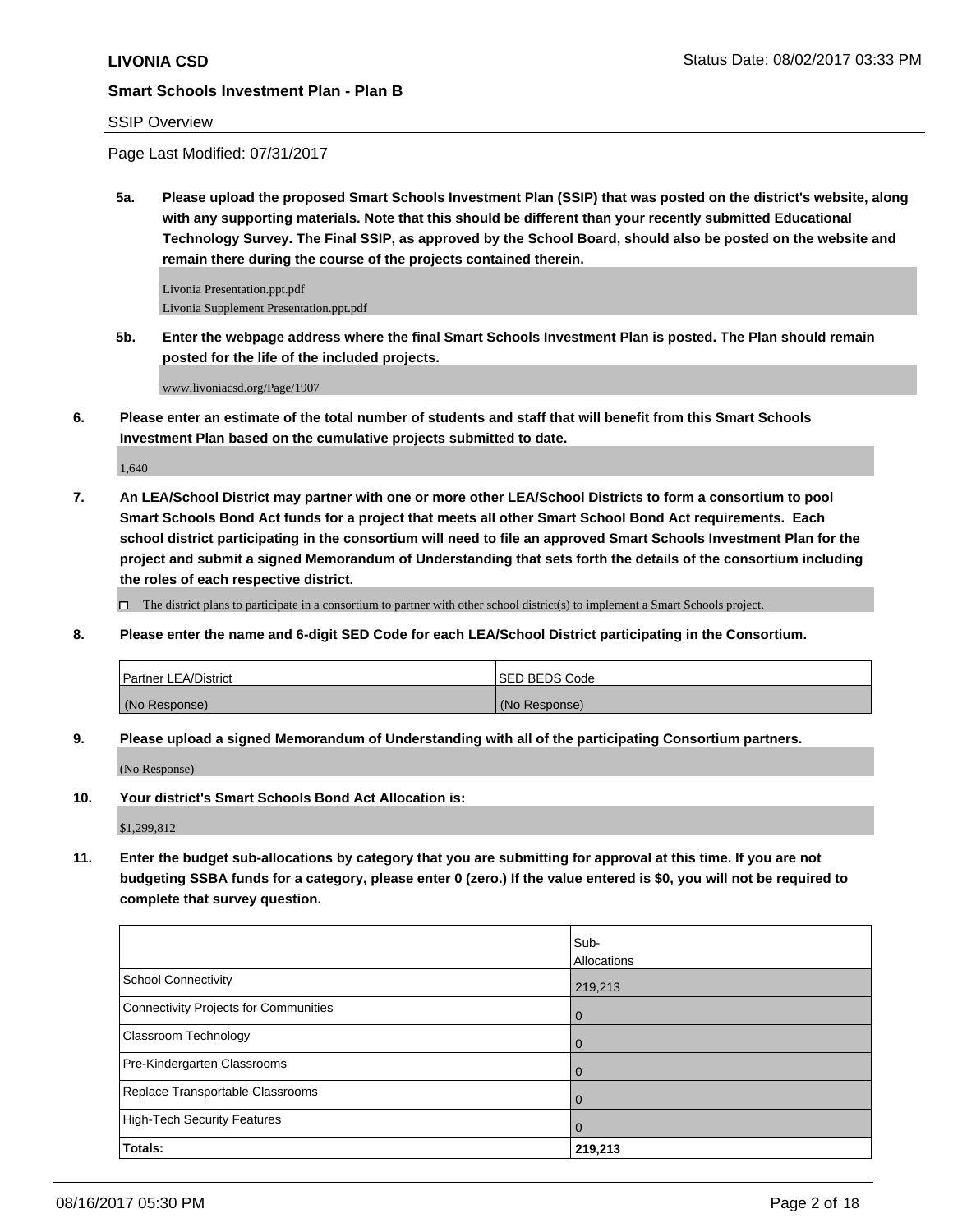### School Connectivity

Page Last Modified: 07/31/2017

# **Group 1**

- **1. In order for students and faculty to receive the maximum benefit from the technology made available under the Smart Schools Bond Act, their school buildings must possess sufficient connectivity infrastructure to ensure that devices can be used during the school day. Smart Schools Investment Plans must demonstrate that:**
	- **sufficient infrastructure that meets the Federal Communications Commission's 100 Mbps per 1,000 students standard currently exists in the buildings where new devices will be deployed, or**
	- **is a planned use of a portion of Smart Schools Bond Act funds, or**
	- **is under development through another funding source.**

**Smart Schools Bond Act funds used for technology infrastructure or classroom technology investments must increase the number of school buildings that meet or exceed the minimum speed standard of 100 Mbps per 1,000 students and staff within 12 months. This standard may be met on either a contracted 24/7 firm service or a "burstable" capability. If the standard is met under the burstable criteria, it must be:**

**1. Specifically codified in a service contract with a provider, and**

**2. Guaranteed to be available to all students and devices as needed, particularly during periods of high demand, such as computer-based testing (CBT) periods.**

# **Please describe how your district already meets or is planning to meet this standard within 12 months of plan submission.**

The Livonia Central School District is linked to their Internet Service Provider via TIme Warner Cable. This provides the district with up to 1 gigabyte of bandwidth.

As a component to the security component of this project ALL switches will be upgraded to POE capacity with 10 Gigabyte backbone connections. The most important component of this project and Erate Category 2 has been the upgrading of the wireless network to saturatiion coverage in all instructional spaces in the district. Livonia's long range goal is to establish a one-to-one environment. The continued upgrade of the network is critical to a successful project.

- **1a. If a district believes that it will be impossible to meet this standard within 12 months, it may apply for a waiver of this requirement, as described on the Smart Schools website. The waiver must be filed and approved by SED prior to submitting this survey.**
	- $\Box$  By checking this box, you are certifying that the school district has an approved waiver of this requirement on file with the New York State Education Department.

#### **2. Connectivity Speed Calculator (Required)**

|                  | Number of<br><b>Students</b> | Multiply by<br>100 Kbps | Divide by 1000 Current Speed<br>to Convert to<br>Required<br>Speed in Mb | lin Mb | <b>Expected</b><br>Speed to be<br>Attained Within Required<br>12 Months | <b>Expected Date</b><br>When<br>Speed Will be<br>Met |
|------------------|------------------------------|-------------------------|--------------------------------------------------------------------------|--------|-------------------------------------------------------------------------|------------------------------------------------------|
| Calculated Speed | 1.640                        | 164.000                 | 164                                                                      | 1000   | 1000                                                                    | Current                                              |

# **3. Describe how you intend to use Smart Schools Bond Act funds for high-speed broadband and/or wireless connectivity projects in school buildings.**

In the preliminary phase of the project the district upgraded their wireless network including the cabling to all of the wireless access points and the upgrading of all wireless access points. With the addition of security cameras and the one-to-one devices the will benefit from the upgrade of the entire wired network to 10 gb capacity. The district is upgrading their fiber infrastructure and their remaining switch infrastructure that was not addressed in phase 1.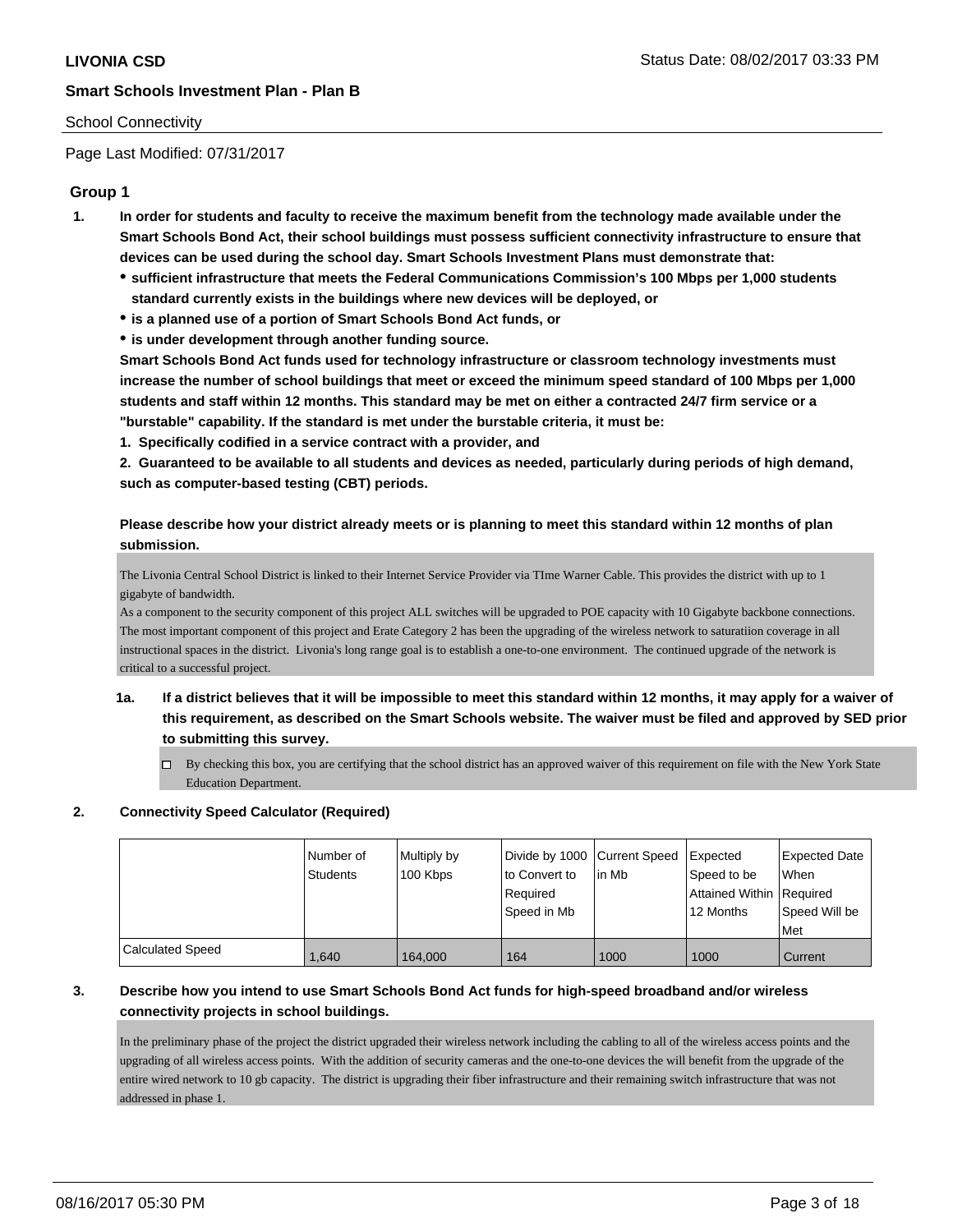#### School Connectivity

Page Last Modified: 07/31/2017

**4. Describe the linkage between the district's District Instructional Technology Plan and the proposed projects. (There should be a link between your response to this question and your response to Question 1 in Part E. Curriculum and Instruction "What are the district's plans to use digital connectivity and technology to improve teaching and learning?)**

The primary goal of the Livonia Central School Technology Plan is the establishment of a one-to-one instructional environment. In the preliminary application the district upgraded and expanded all of the wireless infrastructure to accomplish that goal. In this application the district wishes to strengthen the back bone infrastructure with this supplementary application. This will continue to strenthen the capacity of the district as they increase the demand on the network.

**5. If the district wishes to have students and staff access the Internet from wireless devices within the school building, or in close proximity to it, it must first ensure that it has a robust Wi-Fi network in place that has sufficient bandwidth to meet user demand.**

**Please describe how you have quantified this demand and how you plan to meet this demand.**

The Livonia Central Schools District has worked with Wayne Finger Lakes BOCES, Finger Lakes Technology Group and Cisco Systems to quantify the demands on the network and develop a phased approach to the upgrade. In the preliminary stage the design team visited every instructional space and quantified the immediate and future demands for instruction and security in each area. The Preliminary application addressed the wireless capacity. This supplementary application expands on that upgrade to provided a limited "future proof" to the network.

**6. As indicated on Page 5 of the guidance, the Office of Facilities Planning will have to conduct a preliminary review of all capital projects, including connectivity projects.**

**Please indicate on a separate row each project number given to you by the Office of Facilities Planning.**

| <b>Project Number</b> |  |
|-----------------------|--|
| 24-08-01-06-7-999-002 |  |

**7. Certain high-tech security and connectivity infrastructure projects may be eligible for an expedited review process as determined by the Office of Facilities Planning.**

**Was your project deemed eligible for streamlined review?**

No

**8. Include the name and license number of the architect or engineer of record.**

| Name                | License Number |
|---------------------|----------------|
| <b>Eric Tomasky</b> | 23211          |

**9. If you are submitting an allocation for School Connectivity complete this table. Note that the calculated Total at the bottom of the table must equal the Total allocation for this category that you entered in the SSIP Overview overall budget.**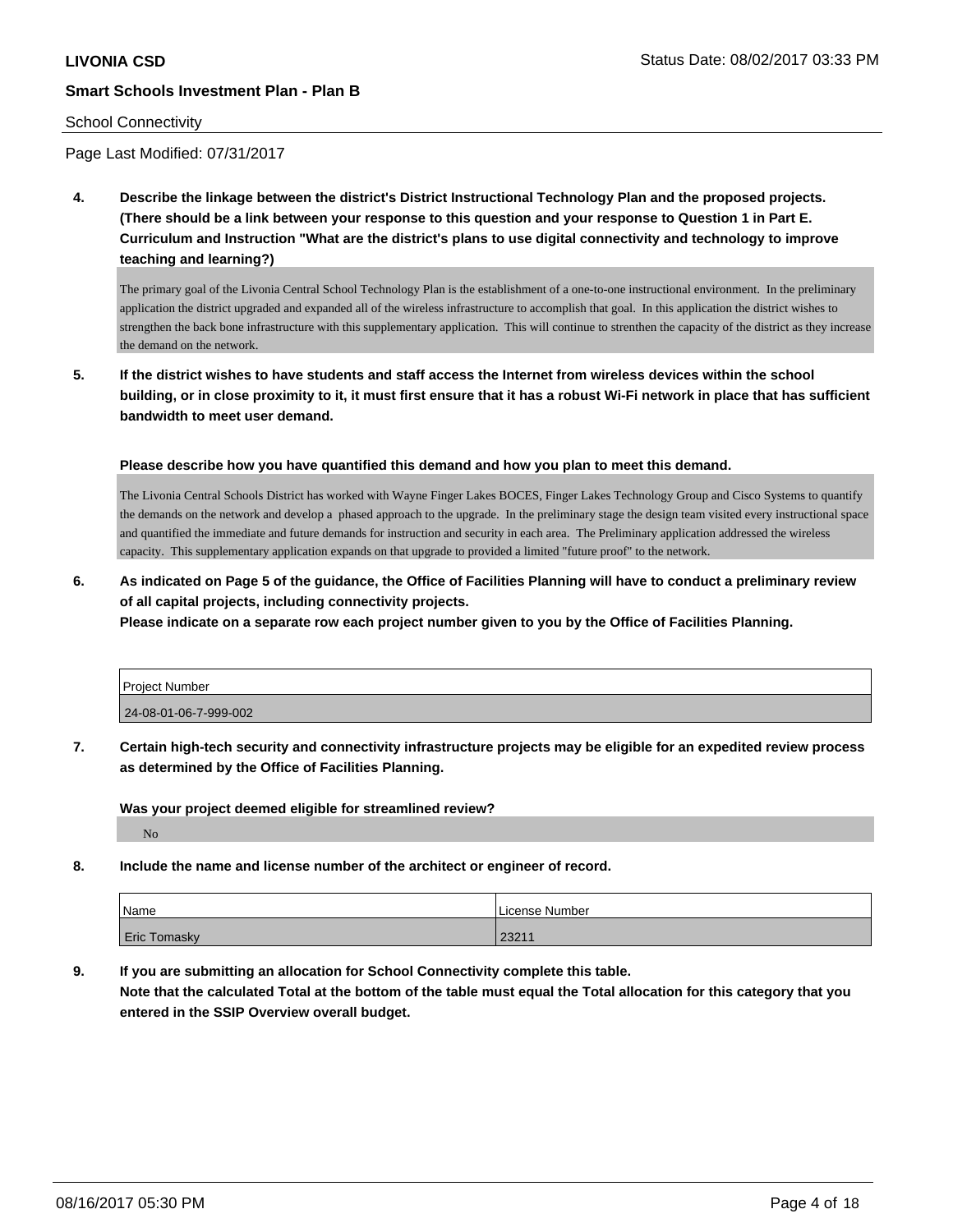### School Connectivity

Page Last Modified: 07/31/2017

|                                            | Sub-           |
|--------------------------------------------|----------------|
|                                            | Allocation     |
| Network/Access Costs                       | 108,823        |
| <b>Outside Plant Costs</b>                 | l 0            |
| School Internal Connections and Components | 78,950         |
| <b>Professional Services</b>               | 16,440         |
| Testing                                    | $\overline{0}$ |
| <b>Other Upfront Costs</b>                 | $\overline{0}$ |
| <b>Other Costs</b>                         | 15,000         |
| Totals:                                    | 219,213        |

**10. Please detail the type, quantity, per unit cost and total cost of the eligible items under each sub-category. This is especially important for any expenditures listed under the "Other" category. All expenditures must be eligible for tax-exempt financing to be reimbursed through the SSBA. Sufficient detail must be provided so that we can verify this is the case. If you have any questions, please contact us directly through smartschools@nysed.gov. NOTE: Wireless Access Points should be included in this category, not under Classroom Educational Technology, except those that will be loaned/purchased for nonpublic schools.**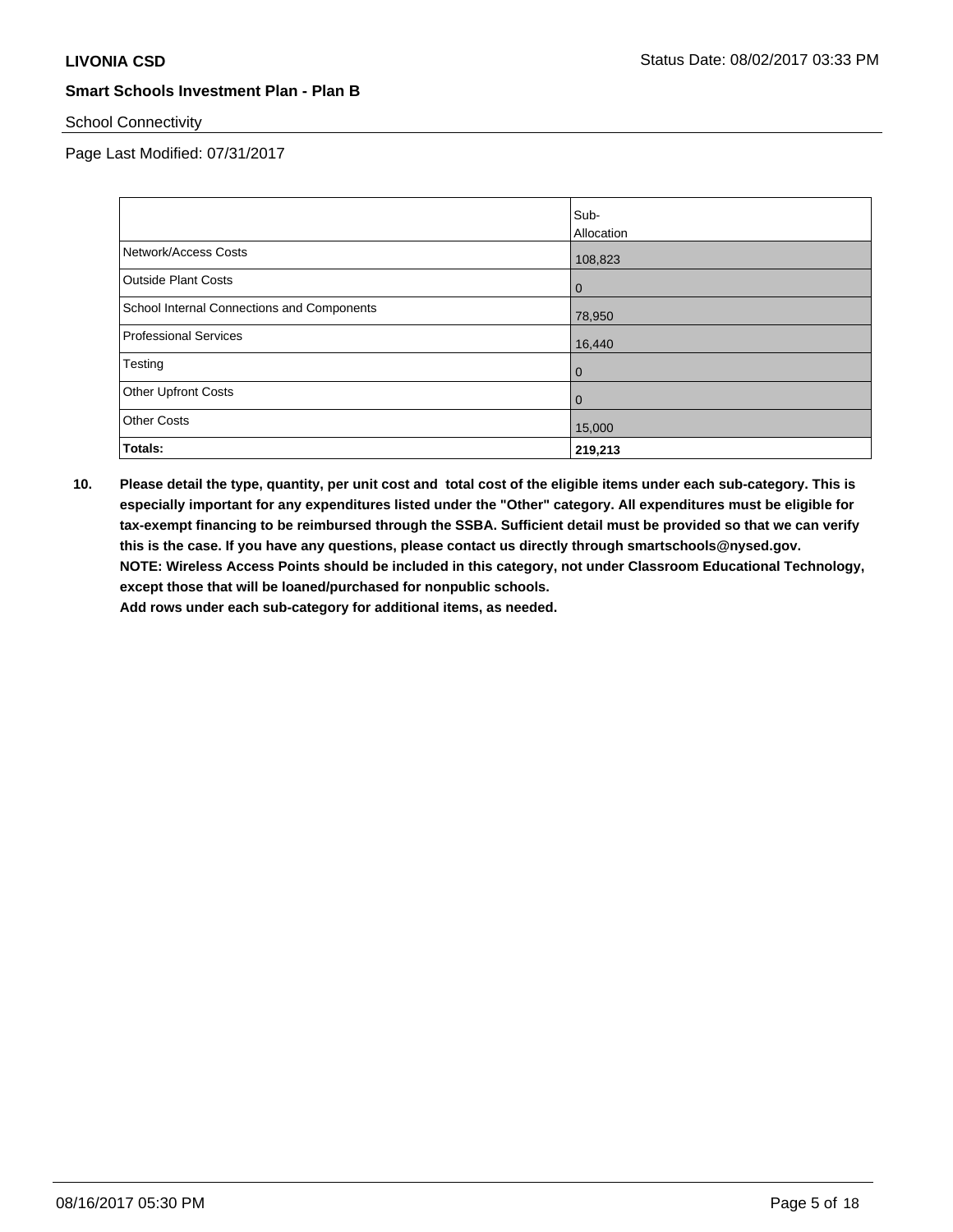# School Connectivity

Page Last Modified: 07/31/2017

| Select the allowable expenditure<br>type.<br>Repeat to add another item under<br>each type. | Item to be purchased                                                         | Quantity       | Cost per Item | <b>Total Cost</b> |
|---------------------------------------------------------------------------------------------|------------------------------------------------------------------------------|----------------|---------------|-------------------|
| <b>Connections/Components</b>                                                               | 12 Strand OM4 Flber Optic Cable<br>Upgrade                                   | 7,895          | 10            | 78,950            |
| <b>Network/Access Costs</b>                                                                 | WS-X4712-SFP-E+ 12 Port 10 Gig<br>Fiber Interface for WS-C4500               | $\mathbf{1}$   | 13,498        | 13,498            |
| Network/Access Costs                                                                        | SFP-10G-SR-S 10 gig Fiber connector                                          | 29             | 325           | 9,425             |
| <b>Network/Access Costs</b>                                                                 | SFP-10G-LR-S 10 Gig Fiber connector                                          | $\overline{2}$ | 950           | 1,900             |
| <b>Network/Access Costs</b>                                                                 | WS-C4500X-16SFP+ 16 Fiber Port<br>Core switch                                | $\mathbf{1}$   | 8,000         | 8,000             |
| Network/Access Costs                                                                        | C4KX-PWR-750AC-R Primary Power<br>supply for WS-C4500                        | $\mathbf 1$    | 1,000         | 1,000             |
| Network/Access Costs                                                                        | C4KX-PWR-750AC-R/2 Second Power<br>supply for WS-C4500                       | $\mathbf{1}$   | 1.000         | 1,000             |
| Network/Access Costs                                                                        | WS-C2960X-48FPS-L 48 Port Low<br>Power POE Swtich                            | 8              | 3,297         | 26,376            |
| Network/Access Costs                                                                        | C2960X-Stack 2960 Switch stacking<br>connector                               | 12             | 587           | 7,044             |
| Network/Access Costs                                                                        | Cab-STK-E-1M 1 meter connecting<br>cable                                     | 12             | 50            | 600               |
| <b>Network/Access Costs</b>                                                                 | WS-C2960X-48FPD-L 48 Port POE<br>Swtich                                      | 10             | 3,998         | 39,980            |
| <b>Professional Services</b>                                                                | Project Labor                                                                | 1              | 16,440        | 16,440            |
| <b>Other Costs</b>                                                                          | <b>Project Contingencies including</b><br>design, construction and architect | 1              | 15,000        | 15,000            |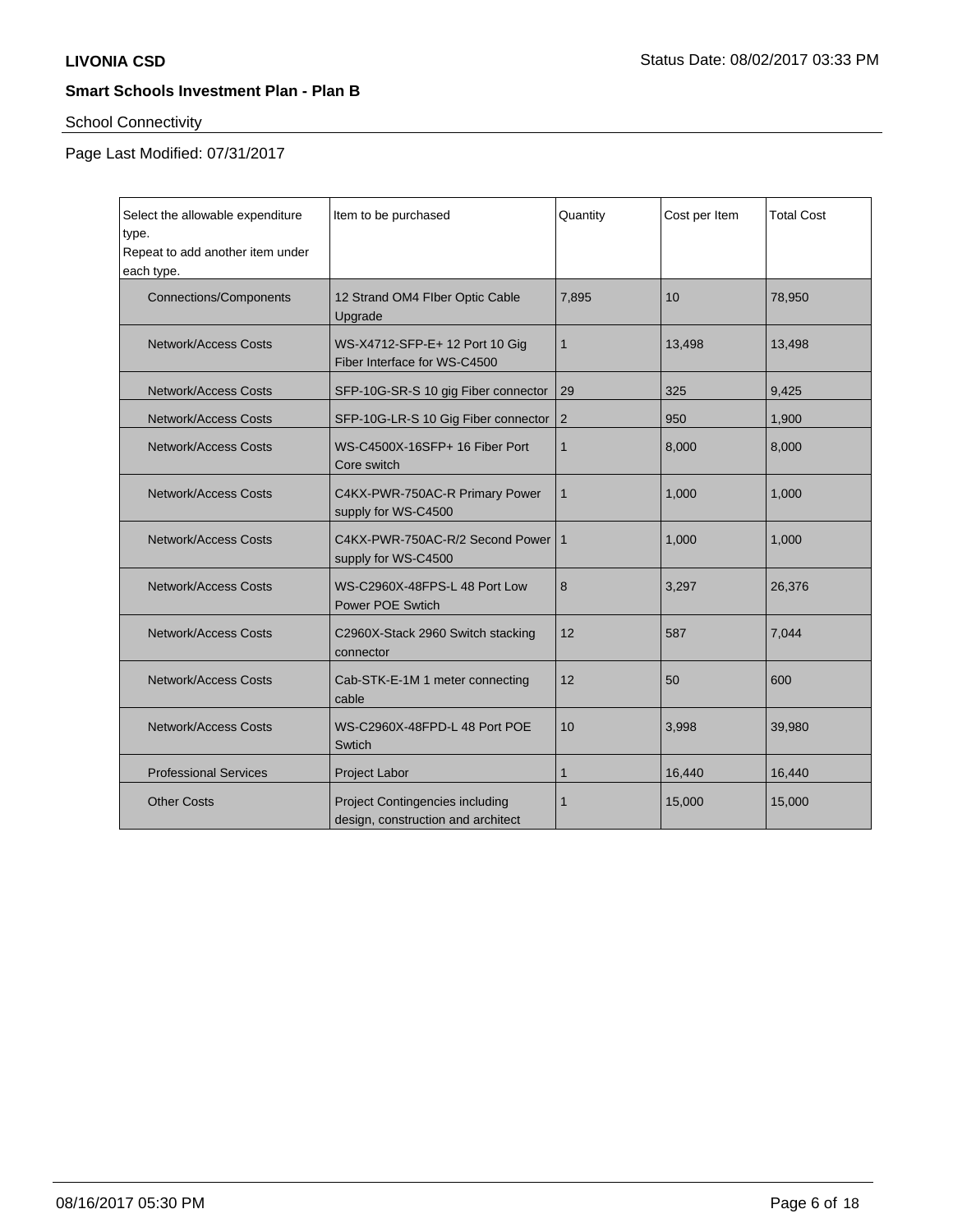Community Connectivity (Broadband and Wireless)

### **Group 1**

**1. Describe how you intend to use Smart Schools Bond Act funds for high-speed broadband and/or wireless connectivity projects in the community.**

(No Response)

**2. Please describe how the proposed project(s) will promote student achievement and increase student and/or staff access to the Internet in a manner that enhances student learning and/or instruction outside of the school day and/or school building.**

(No Response)

**3. Community connectivity projects must comply with all the necessary local building codes and regulations (building and related permits are not required prior to plan submission).**

 $\Box$  I certify that we will comply with all the necessary local building codes and regulations.

**4. Please describe the physical location of the proposed investment.**

(No Response)

**5. Please provide the initial list of partners participating in the Community Connectivity Broadband Project, along with their Federal Tax Identification (Employer Identification) number.**

| <b>Project Partners</b> | l Federal ID # |
|-------------------------|----------------|
| (No Response)           | (No Response)  |

**6. If you are submitting an allocation for Community Connectivity, complete this table. Note that the calculated Total at the bottom of the table must equal the Total allocation for this category that you entered in the SSIP Overview overall budget.**

|                                    | Sub-Allocation |
|------------------------------------|----------------|
| Network/Access Costs               | (No Response)  |
| Outside Plant Costs                | (No Response)  |
| <b>Tower Costs</b>                 | (No Response)  |
| <b>Customer Premises Equipment</b> | (No Response)  |
| Professional Services              | (No Response)  |
| Testing                            | (No Response)  |
| <b>Other Upfront Costs</b>         | (No Response)  |
| <b>Other Costs</b>                 | (No Response)  |
| Totals:                            | 0              |

**7. Please detail the type, quantity, per unit cost and total cost of the eligible items under each sub-category. This is especially important for any expenditures listed under the "Other" category. All expenditures must be capital-bond eligible to be reimbursed through the SSBA. If you have any questions, please contact us directly through smartschools@nysed.gov.**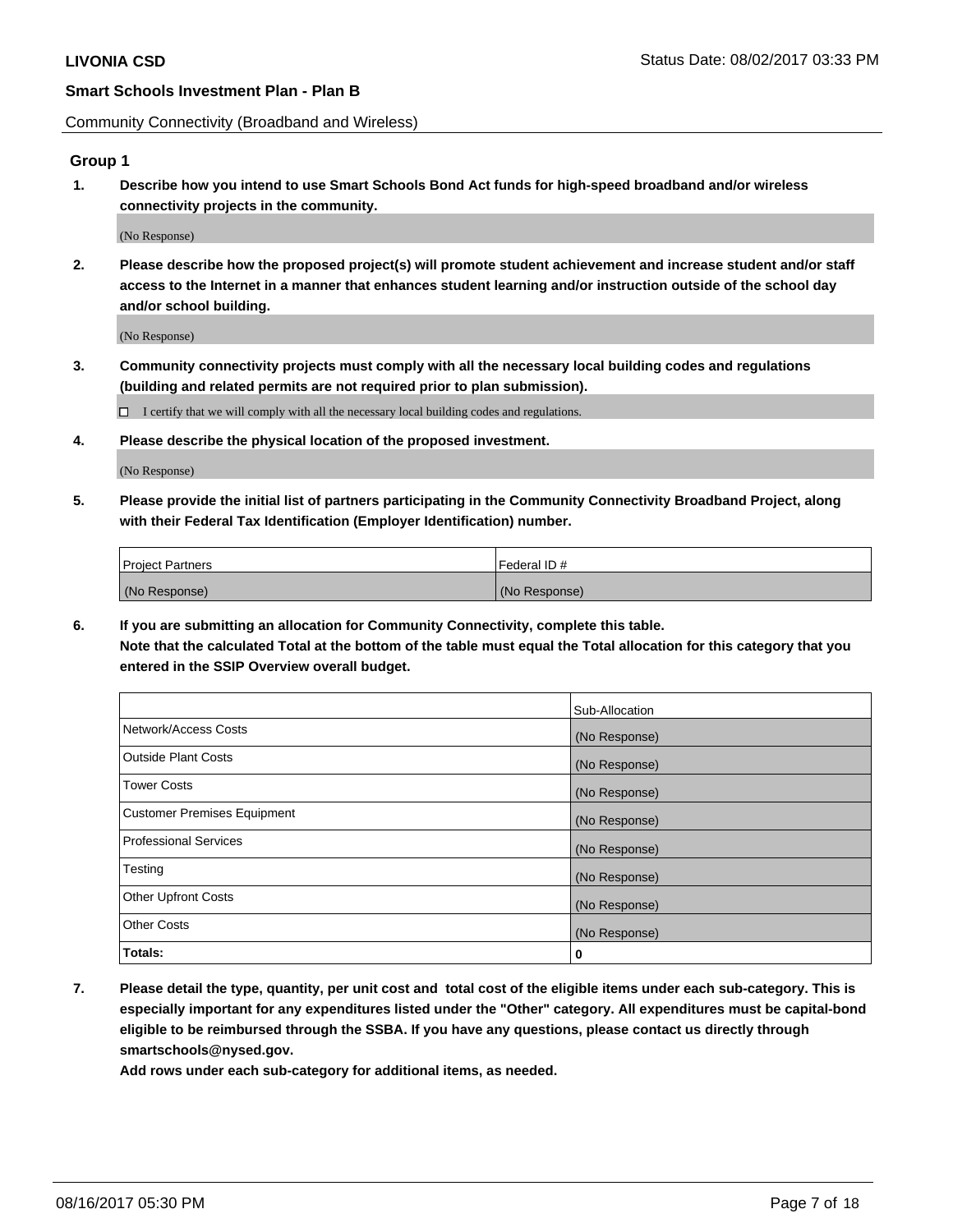Community Connectivity (Broadband and Wireless)

| Select the allowable expenditure<br>type.      | Item to be purchased | Quantity      | Cost per Item | <b>Total Cost</b> |
|------------------------------------------------|----------------------|---------------|---------------|-------------------|
| Repeat to add another item under<br>each type. |                      |               |               |                   |
| (No Response)                                  | (No Response)        | (No Response) | (No Response) | (No Response)     |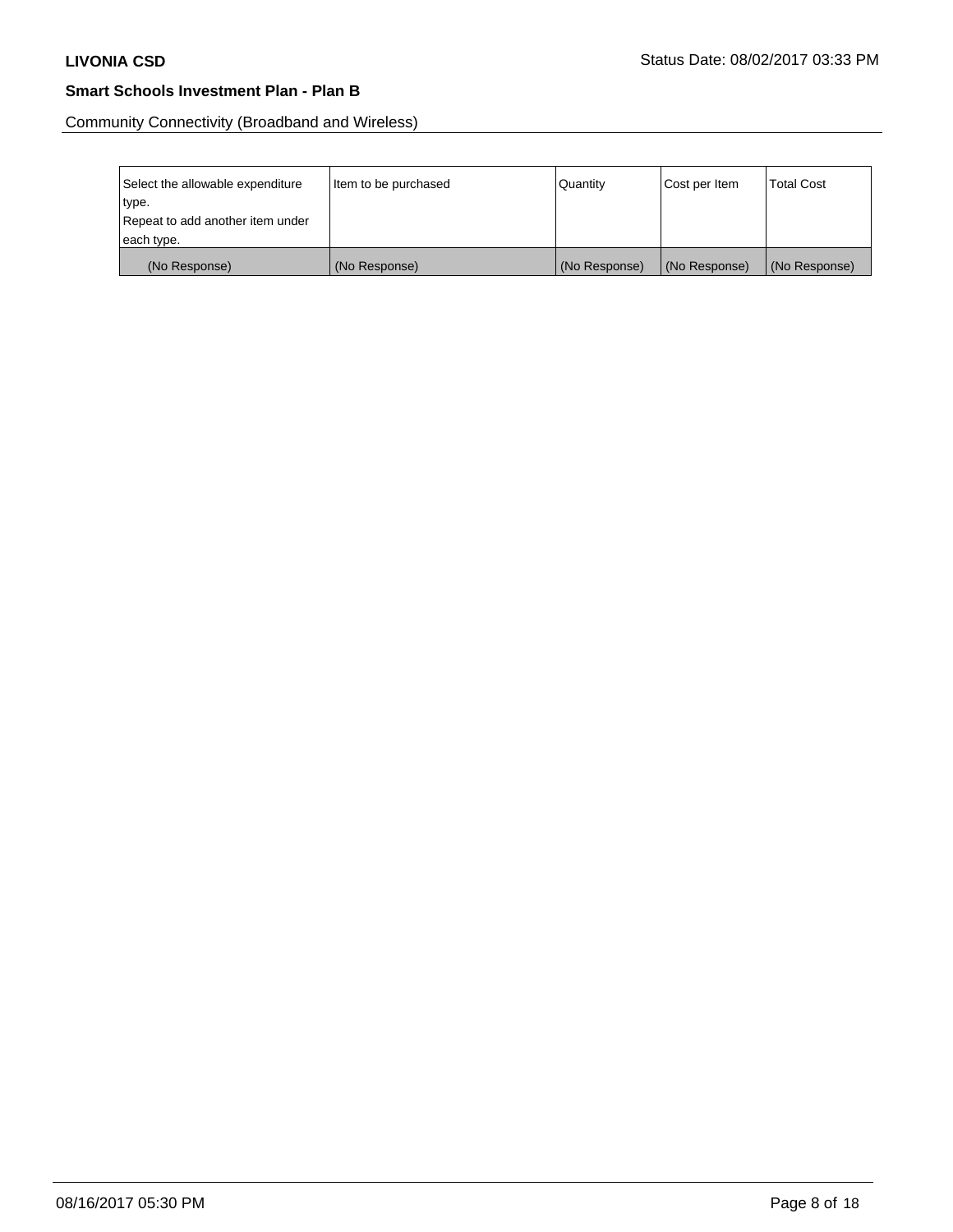#### Classroom Learning Technology

### **Questions**

**1. In order for students and faculty to receive the maximum benefit from the technology made available under the Smart Schools Bond Act, their school buildings must possess sufficient connectivity infrastructure to ensure that devices can be used during the school day. Smart Schools Investment Plans must demonstrate that sufficient infrastructure that meets the Federal Communications Commission's 100 Mbps per 1,000 students standard currently exists in the buildings where new devices will be deployed, or is a planned use of a portion of Smart Schools Bond Act funds, or is under development through another funding source.**

**Smart Schools Bond Act funds used for technology infrastructure or classroom technology investments must increase the number of school buildings that meet or exceed the minimum speed standard of 100 Mbps per 1,000 students and staff within 12 months. This standard may be met on either a contracted 24/7 firm service or a "burstable" capability. If the standard is met under the burstable criteria, it must be:**

**1. Specifically codified in a service contract with a provider, and**

**2. Guaranteed to be available to all students and devices as needed, particularly during periods of high demand, such as computer-based testing (CBT) periods.**

**Please describe how your district already meets or is planning to meet this standard within 12 months of plan submission.**

(No Response)

- **1a. If a district believes that it will be impossible to meet this standard within 12 months, it may apply for a waiver of this requirement, as described on the Smart Schools website. The waiver must be filed and approved by SED prior to submitting this survey.**
	- $\Box$  By checking this box, you are certifying that the school district has an approved waiver of this requirement on file with the New York State Education Department.

#### **2. Connectivity Speed Calculator (Required)**

|                         | Number of<br><b>Students</b> | Multiply by<br>100 Kbps | Divide by 1000 Current Speed<br>to Convert to<br>Required<br>Speed in Mb | l in Mb          | Expected<br>Speed to be<br>Attained Within   Required<br>12 Months | <b>Expected Date</b><br><b>When</b><br>Speed Will be<br>Met |
|-------------------------|------------------------------|-------------------------|--------------------------------------------------------------------------|------------------|--------------------------------------------------------------------|-------------------------------------------------------------|
| <b>Calculated Speed</b> | (No<br>Response)             | (No Response)           | (No<br>Response)                                                         | (No<br>Response) | (No<br>Response)                                                   | (No<br>Response)                                            |

**3. If the district wishes to have students and staff access the Internet from wireless devices within the school building, or in close proximity to it, it must first ensure that it has a robust Wi-Fi network in place that has sufficient bandwidth to meet user demand.**

**Please describe how you have quantified this demand and how you plan to meet this demand.**

(No Response)

**4. All New York State public school districts are required to complete and submit an Instructional Technology Plan survey to the New York State Education Department in compliance with Section 753 of the Education Law and per Part 100.12 of the Commissioner's Regulations.**

**Districts that include educational technology purchases as part of their Smart Schools Investment Plan must have a submitted and approved Instructional Technology Plan survey on file with the New York State Education Department.**

By checking this box, you are certifying that the school district has an approved Instructional Technology Plan survey on file with the New York State Education Department.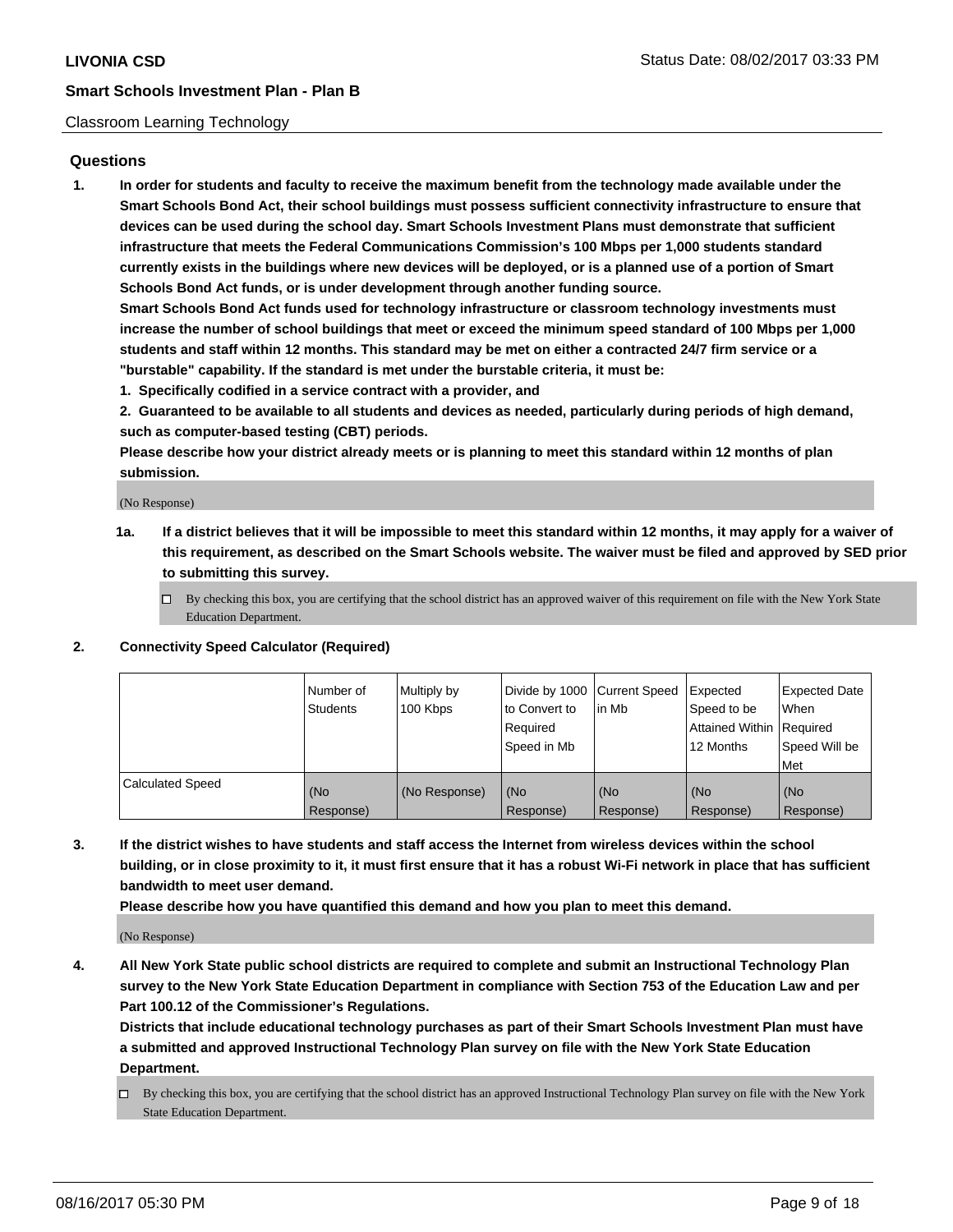#### Classroom Learning Technology

**5. Describe the devices you intend to purchase and their compatibility with existing or planned platforms or systems. Specifically address the adequacy of each facility's electrical, HVAC and other infrastructure necessary to install and support the operation of the planned technology.**

(No Response)

- **6. Describe how the proposed technology purchases will:**
	- **> enhance differentiated instruction;**
	- **> expand student learning inside and outside the classroom;**
	- **> benefit students with disabilities and English language learners; and**
	- **> contribute to the reduction of other learning gaps that have been identified within the district.**

**The expectation is that districts will place a priority on addressing the needs of students who struggle to succeed in a rigorous curriculum. Responses in this section should specifically address this concern and align with the district's Instructional Technology Plan (in particular Question 2 of E. Curriculum and Instruction: "Does the district's instructional technology plan address the needs of students with disabilities to ensure equitable access to instruction, materials and assessments?" and Question 3 of the same section: "Does the district's instructional technology plan address the provision of assistive technology specifically for students with disabilities to ensure access to and participation in the general curriculum?"**

(No Response)

**7. Where appropriate, describe how the proposed technology purchases will enhance ongoing communication with parents and other stakeholders and help the district facilitate technology-based regional partnerships, including distance learning and other efforts.**

(No Response)

**8. Describe the district's plan to provide professional development to ensure that administrators, teachers and staff can employ the technology purchased to enhance instruction successfully.**

**Note: This response should be aligned and expanded upon in accordance with your district's response to Question 1 of F. Professional Development of your Instructional Technology Plan: "Please provide a summary of professional development offered to teachers and staff, for the time period covered by this plan, to support technology to enhance teaching and learning. Please include topics, audience and method of delivery within your summary."**

(No Response)

- **9. Districts must contact the SUNY/CUNY teacher preparation program that supplies the largest number of the district's new teachers to request advice on innovative uses and best practices at the intersection of pedagogy and educational technology.**
	- By checking this box, you certify that you have contacted the SUNY/CUNY teacher preparation program that supplies the largest number of your new teachers to request advice on these issues.
	- **9a. Please enter the name of the SUNY or CUNY Institution that you contacted.**

(No Response)

**9b. Enter the primary Institution phone number.**

(No Response)

**9c. Enter the name of the contact person with whom you consulted and/or will be collaborating with on innovative uses of technology and best practices.**

(No Response)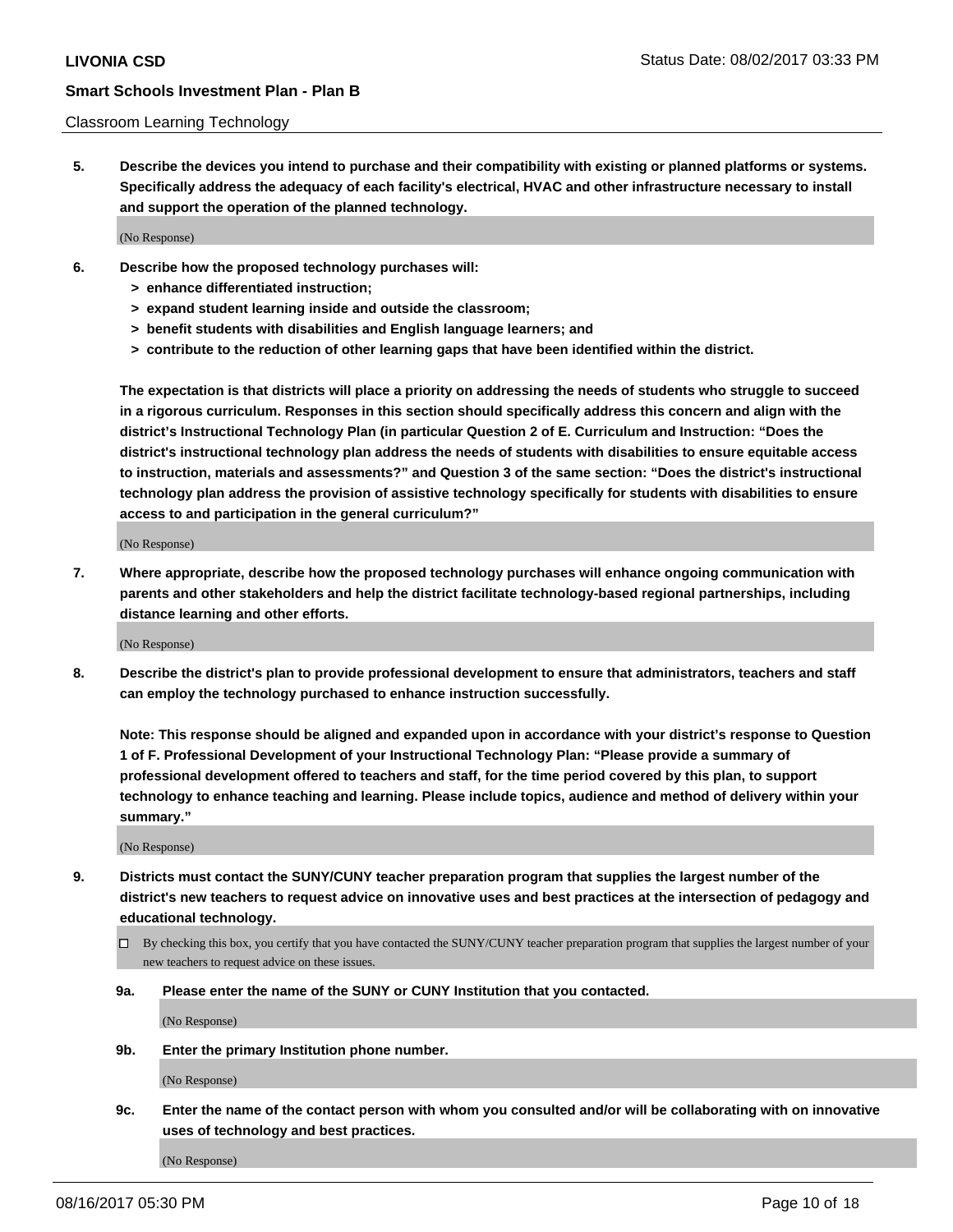#### Classroom Learning Technology

**10. A district whose Smart Schools Investment Plan proposes the purchase of technology devices and other hardware must account for nonpublic schools in the district.**

**Are there nonpublic schools within your school district?**

- □ Yes
- $\square$  No
- **11. Nonpublic Classroom Technology Loan Calculator**

**The Smart Schools Bond Act provides that any Classroom Learning Technology purchases made using Smart Schools funds shall be lent, upon request, to nonpublic schools in the district. However, no school district shall be required to loan technology in amounts greater than the total obtained and spent on technology pursuant to the Smart Schools Bond Act and the value of such loan may not exceed the total of \$250 multiplied by the nonpublic school enrollment in the base year at the time of enactment.**

#### **See:**

**http://www.p12.nysed.gov/mgtserv/smart\_schools/docs/Smart\_Schools\_Bond\_Act\_Guidance\_04.27.15\_Final.pdf.**

|                                     | 1. Classroom<br>Technology<br>Sub-allocation | 2. Public<br>Enrollment<br>(2014-15) | 3. Nonpublic<br>Enrollment<br>(2014-15) | l 4. Sum of<br>Public and<br>l Nonpublic<br>Enrollment                                        | 15. Total Per<br>Pupil Sub-<br>l allocation | l 6. Total<br>Nonpublic Loan<br>l Amount |
|-------------------------------------|----------------------------------------------|--------------------------------------|-----------------------------------------|-----------------------------------------------------------------------------------------------|---------------------------------------------|------------------------------------------|
| Calculated Nonpublic Loan<br>Amount |                                              |                                      |                                         | (No Response)   (No Response)   (No Response)   (No Response)   (No Response)   (No Response) |                                             |                                          |

**12. To ensure the sustainability of technology purchases made with Smart Schools funds, districts must demonstrate a long-term plan to maintain and replace technology purchases supported by Smart Schools Bond Act funds. This sustainability plan shall demonstrate a district's capacity to support recurring costs of use that are ineligible for Smart Schools Bond Act funding such as device maintenance, technical support, Internet and wireless fees, maintenance of hotspots, staff professional development, building maintenance and the replacement of incidental items. Further, such a sustainability plan shall include a long-term plan for the replacement of purchased devices and equipment at the end of their useful life with other funding sources.**

 $\Box$  By checking this box, you certify that the district has a sustainability plan as described above.

**13. Districts must ensure that devices purchased with Smart Schools Bond funds will be distributed, prepared for use, maintained and supported appropriately. Districts must maintain detailed device inventories in accordance with generally accepted accounting principles.**

By checking this box, you certify that the district has a distribution and inventory management plan and system in place.

**14. If you are submitting an allocation for Classroom Learning Technology complete this table. Note that the calculated Total at the bottom of the table must equal the Total allocation for this category that you entered in the SSIP Overview overall budget.**

|                          | Sub-Allocation |
|--------------------------|----------------|
| Interactive Whiteboards  | (No Response)  |
| <b>Computer Servers</b>  | (No Response)  |
| <b>Desktop Computers</b> | (No Response)  |
| Laptop Computers         | (No Response)  |
| <b>Tablet Computers</b>  | (No Response)  |
| <b>Other Costs</b>       | (No Response)  |
| Totals:                  | 0              |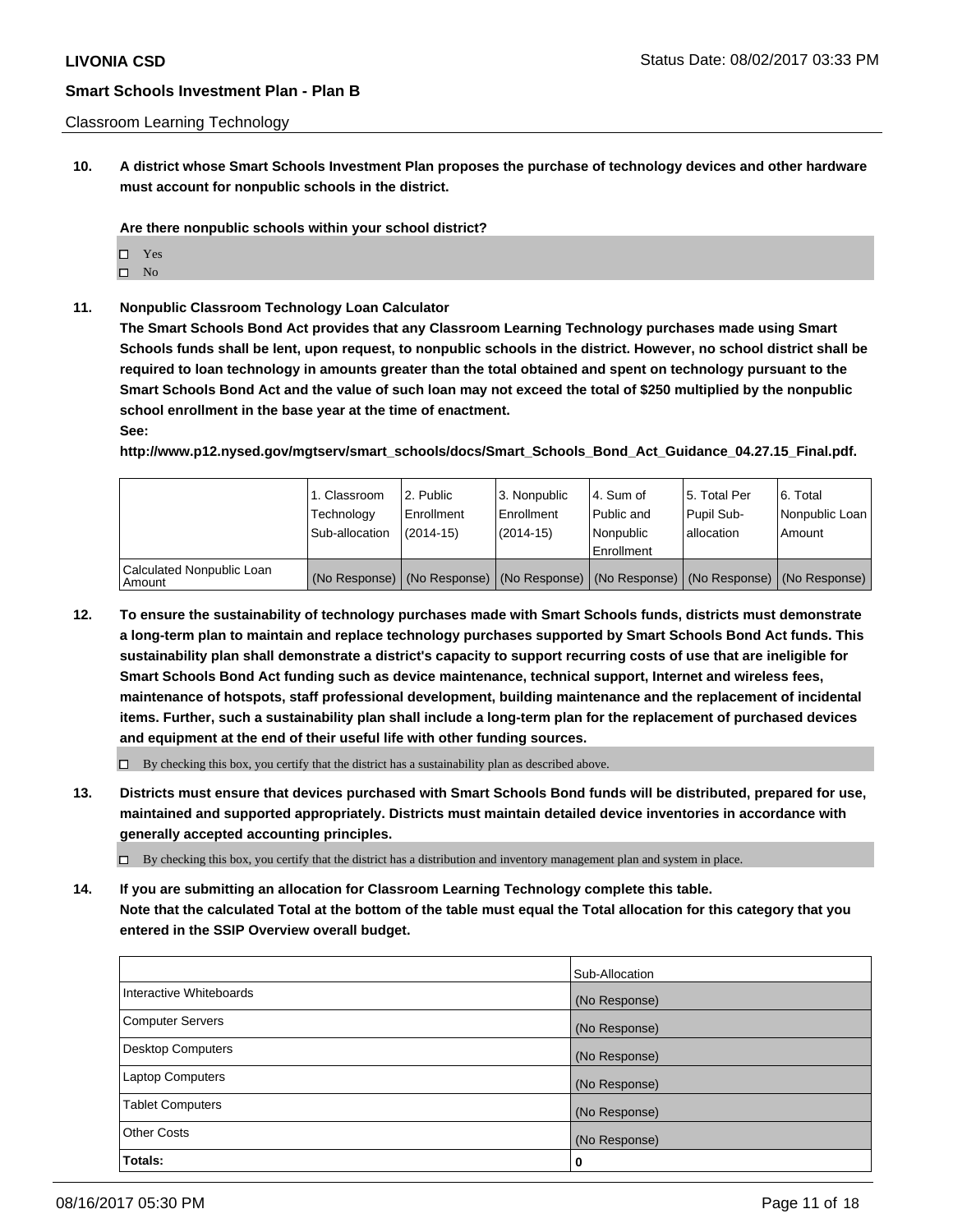#### Classroom Learning Technology

**15. Please detail the type, quantity, per unit cost and total cost of the eligible items under each sub-category. This is especially important for any expenditures listed under the "Other" category. All expenditures must be capital-bond eligible to be reimbursed through the SSBA. If you have any questions, please contact us directly through smartschools@nysed.gov.**

**Please specify in the "Item to be Purchased" field which specific expenditures and items are planned to meet the district's nonpublic loan requirement, if applicable.**

**NOTE: Wireless Access Points that will be loaned/purchased for nonpublic schools should ONLY be included in this category, not under School Connectivity, where public school districts would list them.**

| Select the allowable expenditure | I Item to be Purchased | Quantity      | Cost per Item | Total Cost    |
|----------------------------------|------------------------|---------------|---------------|---------------|
| type.                            |                        |               |               |               |
| Repeat to add another item under |                        |               |               |               |
| each type.                       |                        |               |               |               |
| (No Response)                    | (No Response)          | (No Response) | (No Response) | (No Response) |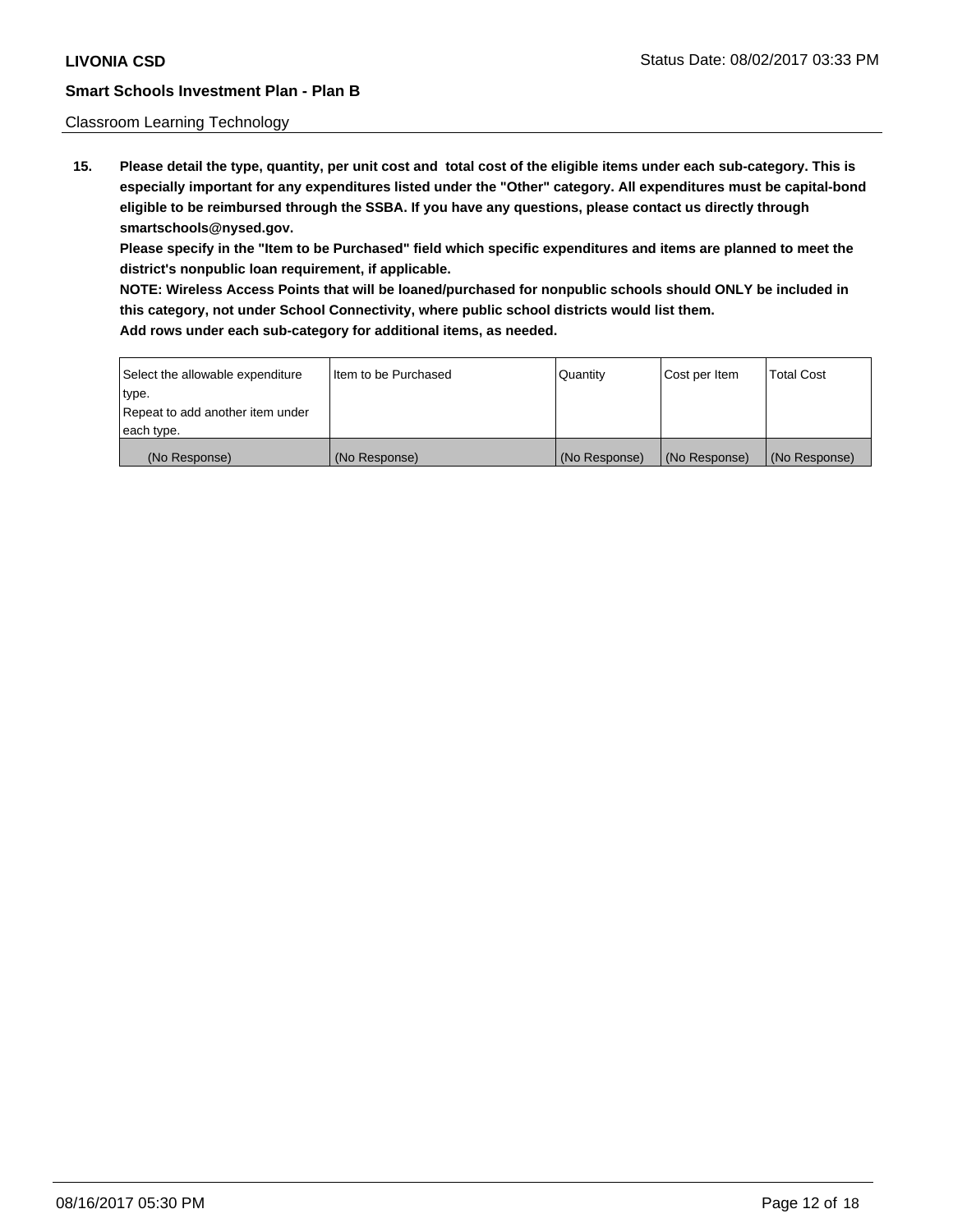#### Pre-Kindergarten Classrooms

#### **Group 1**

**1. Provide information regarding how and where the district is currently serving pre-kindergarten students and justify the need for additional space with enrollment projections over 3 years.**

(No Response)

- **2. Describe the district's plan to construct, enhance or modernize education facilities to accommodate prekindergarten programs. Such plans must include:**
	- **Specific descriptions of what the district intends to do to each space;**
	- **An affirmation that pre-kindergarten classrooms will contain a minimum of 900 square feet per classroom;**
	- **The number of classrooms involved;**
	- **The approximate construction costs per classroom; and**

**- Confirmation that the space is district-owned or has a long-term lease that exceeds the probable useful life of the improvements.**

(No Response)

**3. Smart Schools Bond Act funds may only be used for capital construction costs. Describe the type and amount of additional funds that will be required to support ineligible ongoing costs (e.g. instruction, supplies) associated with any additional pre-kindergarten classrooms that the district plans to add.**

(No Response)

**4. All plans and specifications for the erection, repair, enlargement or remodeling of school buildings in any public school district in the State must be reviewed and approved by the Commissioner. Districts that plan capital projects using their Smart Schools Bond Act funds will undergo a Preliminary Review Process by the Office of Facilities Planning.**

**Please indicate on a separate row each project number given to you by the Office of Facilities Planning.**

| Project Number |  |
|----------------|--|
| (No Response)  |  |

**5. If you have made an allocation for Pre-Kindergarten Classrooms, complete this table.**

**Note that the calculated Total at the bottom of the table must equal the Total allocation for this category that you entered in the SSIP Overview overall budget.**

|                                          | Sub-Allocation |
|------------------------------------------|----------------|
| Construct Pre-K Classrooms               | (No Response)  |
| Enhance/Modernize Educational Facilities | (No Response)  |
| Other Costs                              | (No Response)  |
| Totals:                                  | 0              |

**6. Please detail the type, quantity, per unit cost and total cost of the eligible items under each sub-category. This is especially important for any expenditures listed under the "Other" category. All expenditures must be capital-bond eligible to be reimbursed through the SSBA. If you have any questions, please contact us directly through smartschools@nysed.gov.**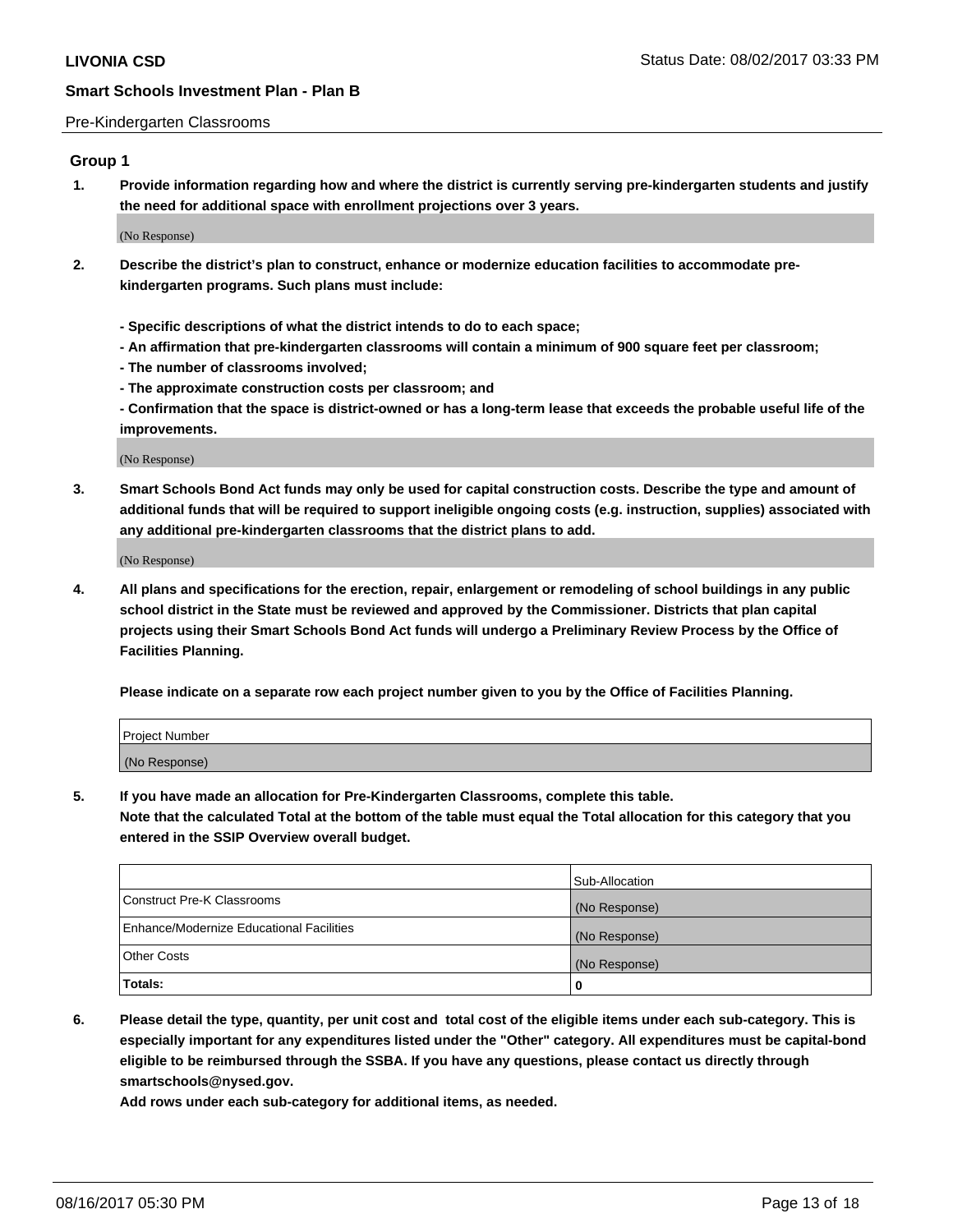Pre-Kindergarten Classrooms

| Select the allowable expenditure<br>∣type.<br>Repeat to add another item under | Item to be purchased | Quantity      | Cost per Item | <b>Total Cost</b> |
|--------------------------------------------------------------------------------|----------------------|---------------|---------------|-------------------|
| each type.                                                                     |                      |               |               |                   |
| (No Response)                                                                  | (No Response)        | (No Response) | (No Response) | (No Response)     |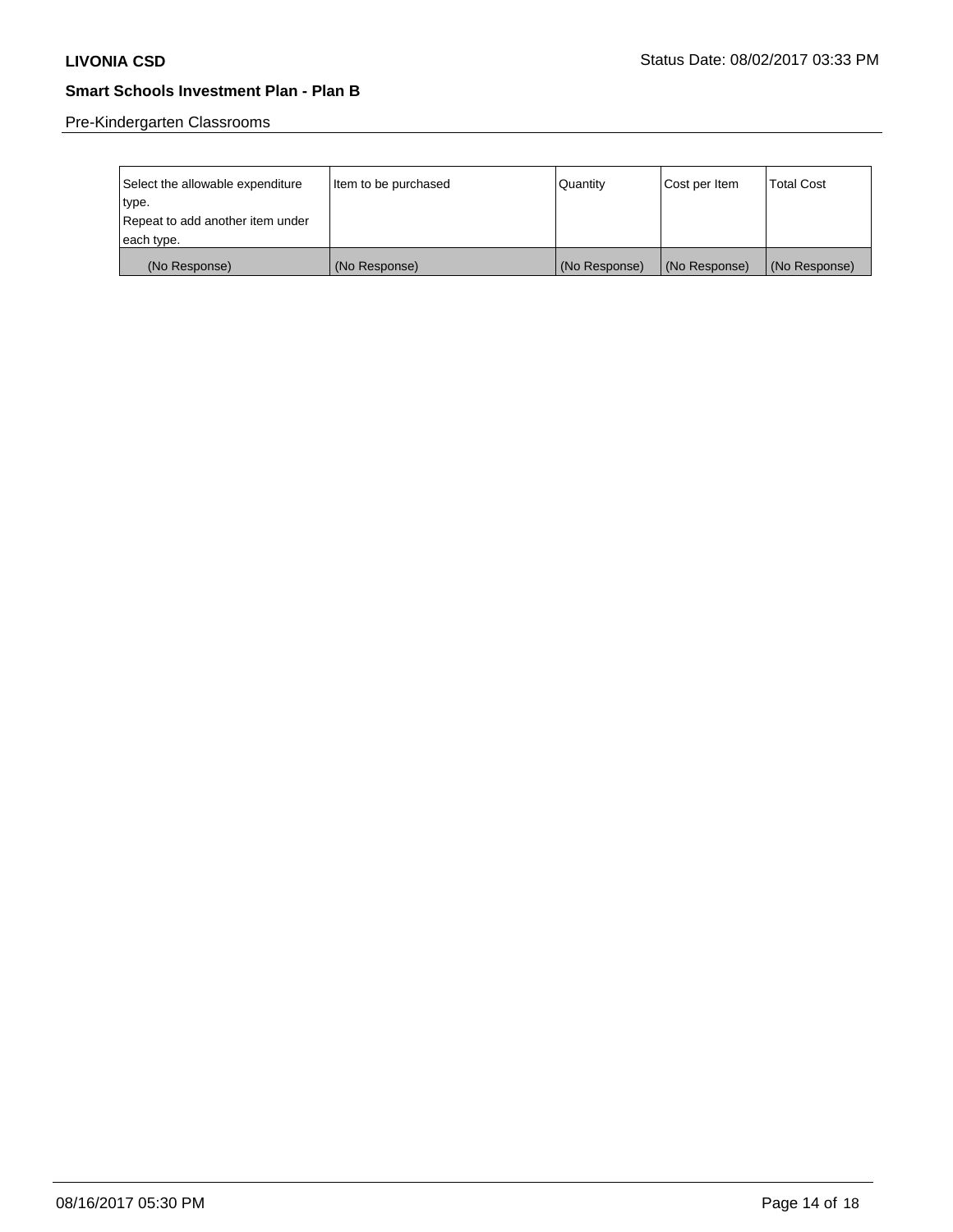Replace Transportable Classrooms

# **Group 1**

**1. Describe the district's plan to construct, enhance or modernize education facilities to provide high-quality instructional space by replacing transportable classrooms.**

(No Response)

**2. All plans and specifications for the erection, repair, enlargement or remodeling of school buildings in any public school district in the State must be reviewed and approved by the Commissioner. Districts that plan capital projects using their Smart Schools Bond Act funds will undergo a Preliminary Review Process by the Office of Facilities Planning.**

**Please indicate on a separate row each project number given to you by the Office of Facilities Planning.**

| Project Number |  |
|----------------|--|
| (No Response)  |  |

**3. For large projects that seek to blend Smart Schools Bond Act dollars with other funds, please note that Smart Schools Bond Act funds can be allocated on a pro rata basis depending on the number of new classrooms built that directly replace transportable classroom units.**

**If a district seeks to blend Smart Schools Bond Act dollars with other funds describe below what other funds are being used and what portion of the money will be Smart Schools Bond Act funds.**

(No Response)

**4. If you have made an allocation for Replace Transportable Classrooms, complete this table. Note that the calculated Total at the bottom of the table must equal the Total allocation for this category that you entered in the SSIP Overview overall budget.**

|                                                | Sub-Allocation |
|------------------------------------------------|----------------|
| Construct New Instructional Space              | (No Response)  |
| Enhance/Modernize Existing Instructional Space | (No Response)  |
| Other Costs                                    | (No Response)  |
| Totals:                                        | 0              |

**5. Please detail the type, quantity, per unit cost and total cost of the eligible items under each sub-category. This is especially important for any expenditures listed under the "Other" category. All expenditures must be capital-bond eligible to be reimbursed through the SSBA. If you have any questions, please contact us directly through smartschools@nysed.gov.**

| Select the allowable expenditure | lltem to be purchased | Quantity      | Cost per Item | <b>Total Cost</b> |
|----------------------------------|-----------------------|---------------|---------------|-------------------|
| type.                            |                       |               |               |                   |
| Repeat to add another item under |                       |               |               |                   |
| each type.                       |                       |               |               |                   |
| (No Response)                    | (No Response)         | (No Response) | (No Response) | (No Response)     |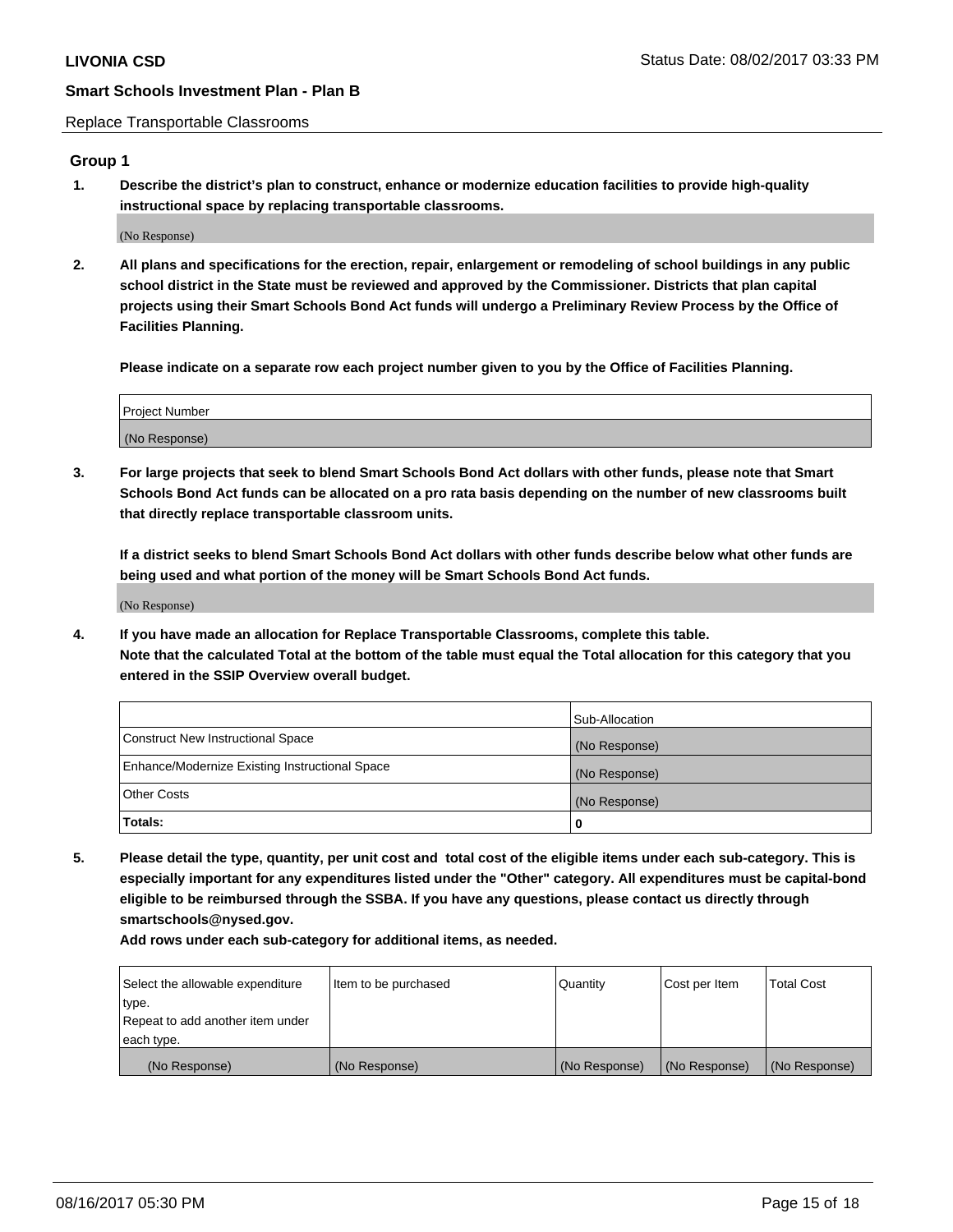#### High-Tech Security Features

# **Group 1**

**1. Describe how you intend to use Smart Schools Bond Act funds to install high-tech security features in school buildings and on school campuses.**

(No Response)

**2. All plans and specifications for the erection, repair, enlargement or remodeling of school buildings in any public school district in the State must be reviewed and approved by the Commissioner. Districts that plan capital projects using their Smart Schools Bond Act funds will undergo a Preliminary Review Process by the Office of Facilities Planning.** 

**Please indicate on a separate row each project number given to you by the Office of Facilities Planning.**

| <b>Project Number</b> |  |
|-----------------------|--|
| (No Response)         |  |

- **3. Was your project deemed eligible for streamlined Review?**
	- Yes  $\square$  No
- **4. Include the name and license number of the architect or engineer of record.**

| <b>Name</b>   | License Number |
|---------------|----------------|
| (No Response) | (No Response)  |

**5. If you have made an allocation for High-Tech Security Features, complete this table. Note that the calculated Total at the bottom of the table must equal the Total allocation for this category that you entered in the SSIP Overview overall budget.**

|                                                      | Sub-Allocation |
|------------------------------------------------------|----------------|
| Capital-Intensive Security Project (Standard Review) | (No Response)  |
| <b>Electronic Security System</b>                    | (No Response)  |
| <b>Entry Control System</b>                          | (No Response)  |
| Approved Door Hardening Project                      | (No Response)  |
| <b>Other Costs</b>                                   | (No Response)  |
| Totals:                                              | 0              |

**6. Please detail the type, quantity, per unit cost and total cost of the eligible items under each sub-category. This is especially important for any expenditures listed under the "Other" category. All expenditures must be capital-bond eligible to be reimbursed through the SSBA. If you have any questions, please contact us directly through smartschools@nysed.gov.**

| Select the allowable expenditure | Item to be purchased | Quantity      | Cost per Item | <b>Total Cost</b> |
|----------------------------------|----------------------|---------------|---------------|-------------------|
| type.                            |                      |               |               |                   |
| Repeat to add another item under |                      |               |               |                   |
| each type.                       |                      |               |               |                   |
| (No Response)                    | (No Response)        | (No Response) | (No Response) | (No Response)     |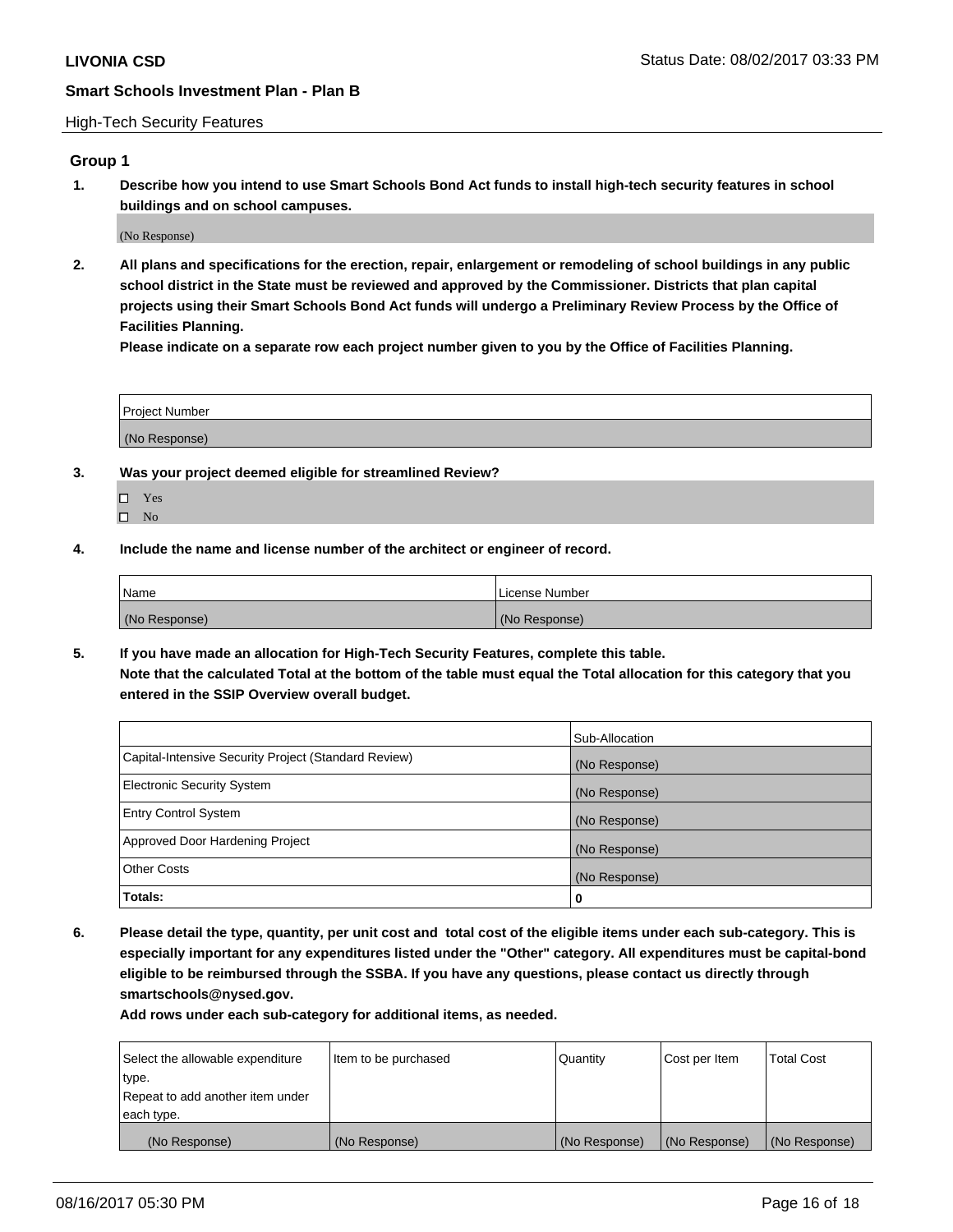Report